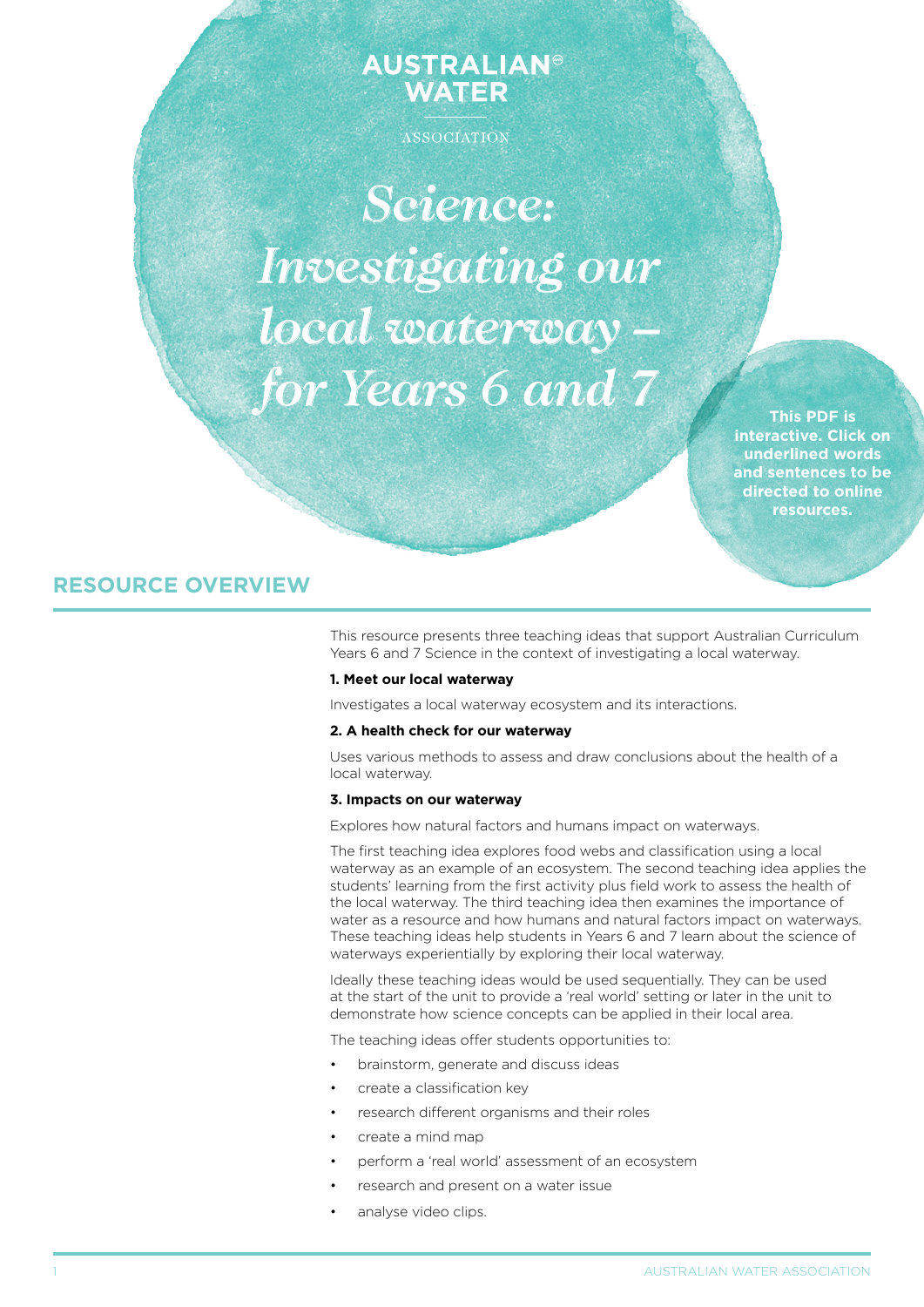Prior to the lesson, select two contrasting sites for students to investigate on a local waterway (e.g. shaded and unshaded). Visit the waterway sites and take photos or a video. Ensure that the excursion and field work complies with your school's excursion and health and safety procedures and invite additional parents/carers or school staff to assist with supervision.

## **AUStralian curriculum1 year 6 science links**

#### **Science Understanding**

**Biological sciences** 

The growth and survival of living things are affected by the physical conditions of their environment (ACSSU094)

Science as a Human Endeavour

Scientific knowledge is used to solve problems and inform personal and community decisions (ACSHE100)

## **AUStralian curriculum year 7 science links**

#### **Science Understanding**

**Biological sciences** 

Classification helps organise the diverse group of organisms (ACSSU111)

Interactions between organisms, including the effects of human activities can be represented by food chains and food webs (ACSSU112)

Earth and space sciences

Some of Earth's resources are renewable, including water that cycles through the environment, but others are non-renewable (ACSSU116)

Science as a Human Endeavour

Solutions to contemporary issues that are found using science and technology, may impact on other areas of society and may involve ethical considerations (ACSHE120)

People use science understanding and skills in their occupations and these have influenced the development of practices in areas of human activity (ACSHE121)

## **Aboriginal and Torres Strait Islander histories and cultures cross-curriculum priority**

### **Sustainability cross-curriculum priority**

## **TEACHING IDEAS**

## **1. Meet our local waterway**

Students focus on ways that living things within an ecosystem (their local waterway) impact on each other and how they interact with their non-living environment. They explore aspects of the local waterway, including classification and food webs. Students then examine the different ways in which the health of a waterway can be assessed and prepare for waterway field work (ACSSU112; ACSSU094).

1 Australian Curriculum F–10 v8.2 © Australian Curriculum, Assessment and Reporting Authority (ACARA) 2010 to present, unless otherwise indicated. This material was downloaded from the Australian Curriculum website ([http://www.australiancurriculum.](http://www.australiancurriculum.edu.au/) [edu.au/](http://www.australiancurriculum.edu.au/)) accessed 6 August 2016 and was not modified. The material is licensed under CC BY 4.0. Version updates are tracked on the Curriculum version history page of the Australian Curriculum website. ACARA does not endorse any product that uses the Australian Curriculum or make any representations as to the quality of such products. Any product that uses material published on this website should not be taken to be affiliated with ACARA or have the sponsorship or approval of ACARA. It is up to each person to make their own assessment of the product, taking into account matters including, but not limited to, the version number and the degree to which the materials align with the content descriptions (where relevant). Where there is a claim of alignment, it is important to check that the materials align with the content descriptions (endorsed by all education Ministers), not the elaborations (examples provided by ACARA).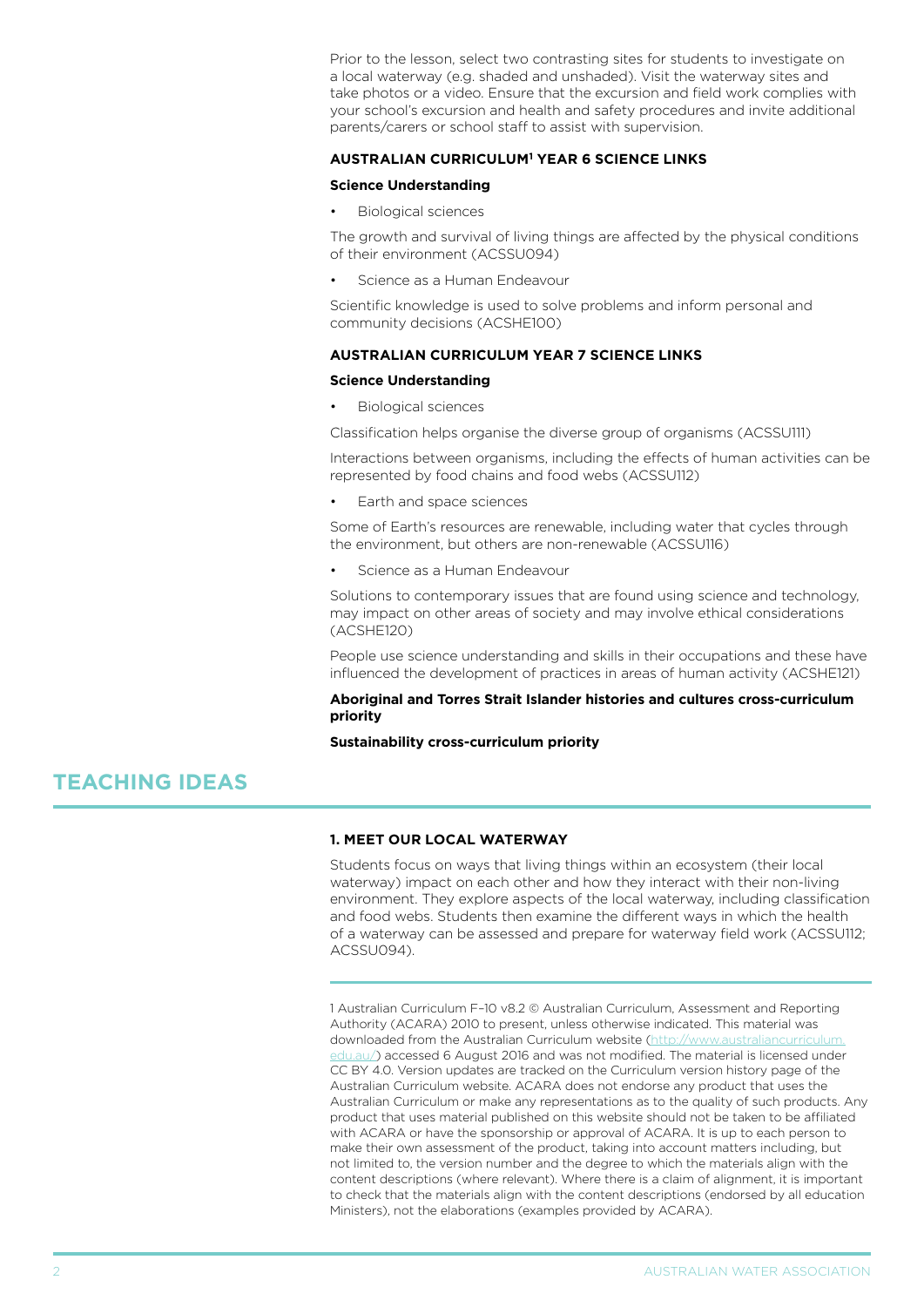Activities

- a. Interactions in our waterway
- b. A recipe for a healthy waterway

#### **1a. Interactions in our waterway**

Students are introduced to a waterway in their local area. They consider the classification of organisms and how that can help them understand their waterway. Students also explore food webs and develop a mind map of the interactions they identify in their waterway.

- Display a series of photographs and/or a video of your local waterway. Ask students to discuss where the photographs or videos were taken. Show the location of the waterway using Google Earth. Explain that students will visit it to carry out field work. Students identify what they can see in the photographs. Ask them to explain what a waterway is and suggest the organisms that might be found in their waterway. Compile a class list.
- 2. Discuss what classification is and why it is useful. Present slides 1 to 13 from the [Classification](http://www.arkive.org/education/teaching-resources-11-14) (see footnote 2) classroom presentation (scroll down to find it). Working in pairs, brainstorm how different organisms in our waterway can be classified (e.g. living, non-living; plants, animals; mammals, reptiles). Ask students for their suggestions and compile a list on the board.

Extension: Explain that the presentation uses the five-kingdom classification system. This is a traditional classification system that has been largely superseded by a more complicated [three-domain system](http://www.ucmp.berkeley.edu/alllife/threedomains.html) (see footnote 3). However, it still provides a useful starting point for students to learn about classification.

- 3. Working in groups or individually, students create a [mind map](http://www.wikihow.com/Make-a-Mind-Map) (see footnote 4) showing the different types of organisms that might be found in the waterway and the interactions between them. They can record the mind map on a large sheet of paper or use a program or app such as Mindomo. The mind map will be further developed in subsequent activities. (Mindomo is available online or as an app. Teachers can register to use this program for free.)
- 4. Using the 'Construct a food chain' lesson ideas in Section 1.3 of the [Understanding ecosystems](http://www.naturalresources.sa.gov.au/files/sharedassets/adelaide_and_mt_lofty_ranges/nrm_education/best-of-catchment-connections-f2-rep.pdf) (see footnote 5) resource as a guide, review the concept of the food chain and the feeding roles that different organisms play in an ecosystem. Briefly demonstrate food chains using the [Food](http://www.scootle.edu.au/ec/viewing/L1144/index.html)  [chains](http://www.scootle.edu.au/ec/viewing/L1144/index.html) (see footnote 6) learning object.
- 5. Working in pairs or groups, students are allocated a macroinvertebrate. They use an A4 coloured copy of the [Junior macroinvertebrate ID chart](http://www.naturalresources.sa.gov.au/adelaidemtloftyranges/about-us/our-regions-progress/monitoring-and-evaluation/schools#macroinvertebrates) (see footnote 7) and 'Freshwater macro-invertebrates' notes (pages 52–53) of the [Life in our waterways](http://www.vic.waterwatch.org.au/file/inform/living_in_wetlands.pdf) resource) (see footnote 8) to find out what eats their animal and what it eats. Students draw a large sketch of their animal on a piece of A3 paper and record the animal's name as well as a list of what it eats and what eats it. Using Blu Tack, string and the sheets of paper, ask students to construct a food web. You could do this in the school

5 Natural Resources Adelaide and Mt Lofty Ranges (Best of catchment connections #2) <http://www.naturalresources.sa.gov.au/files/sharedassets/adelaide\_and\_mt\_lofty [ranges/nrm\\_education/best-of-catchment-connections-f2-rep.pdf](http://www.naturalresources.sa.gov.au/files/sharedassets/adelaide_and_mt_lofty_ranges/nrm_education/best-of-catchment-connections-f2-rep.pdf)>

6 Scootle (Food chains) [<http://www.scootle.edu.au/ec/viewing/L1144/index.html>](http://www.scootle.edu.au/ec/viewing/L1144/index.html)

7 Natural Resources Adelaide and Mt Lofty Ranges (Junior macroinvertebrate ID chart) [<http://www.naturalresources.sa.gov.au/adelaidemtloftyranges/about-us/our-regions](http://www.naturalresources.sa.gov.au/adelaidemtloftyranges/about-us/our-regions-progress/monitoring-and-evaluation/schools#macroinvertebrates)[progress/monitoring-and-evaluation/schools#macroinvertebrates](http://www.naturalresources.sa.gov.au/adelaidemtloftyranges/about-us/our-regions-progress/monitoring-and-evaluation/schools#macroinvertebrates)>

8 Waterwatch Victoria (Life in our waterways) <[http://www.vic.waterwatch.org.au/file/](http://www.vic.waterwatch.org.au/file/inform/living_in_wetlands.pdf) [inform/living\\_in\\_wetlands.pdf>](http://www.vic.waterwatch.org.au/file/inform/living_in_wetlands.pdf)

<sup>2</sup> Wildscreen Arkive <[http://www.arkive.org/education/teaching-resources-11-14>](http://www.arkive.org/education/teaching-resources-11-14)

<sup>3</sup> University of California (Berkeley) [<http://www.ucmp.berkeley.edu/alllife/threedomains.html](http://www.ucmp.berkeley.edu/alllife/threedomains.html)>

<sup>4</sup> Wikihow <[http://www.wikihow.com/Make-a-Mind-Map>](http://www.wikihow.com/Make-a-Mind-Map)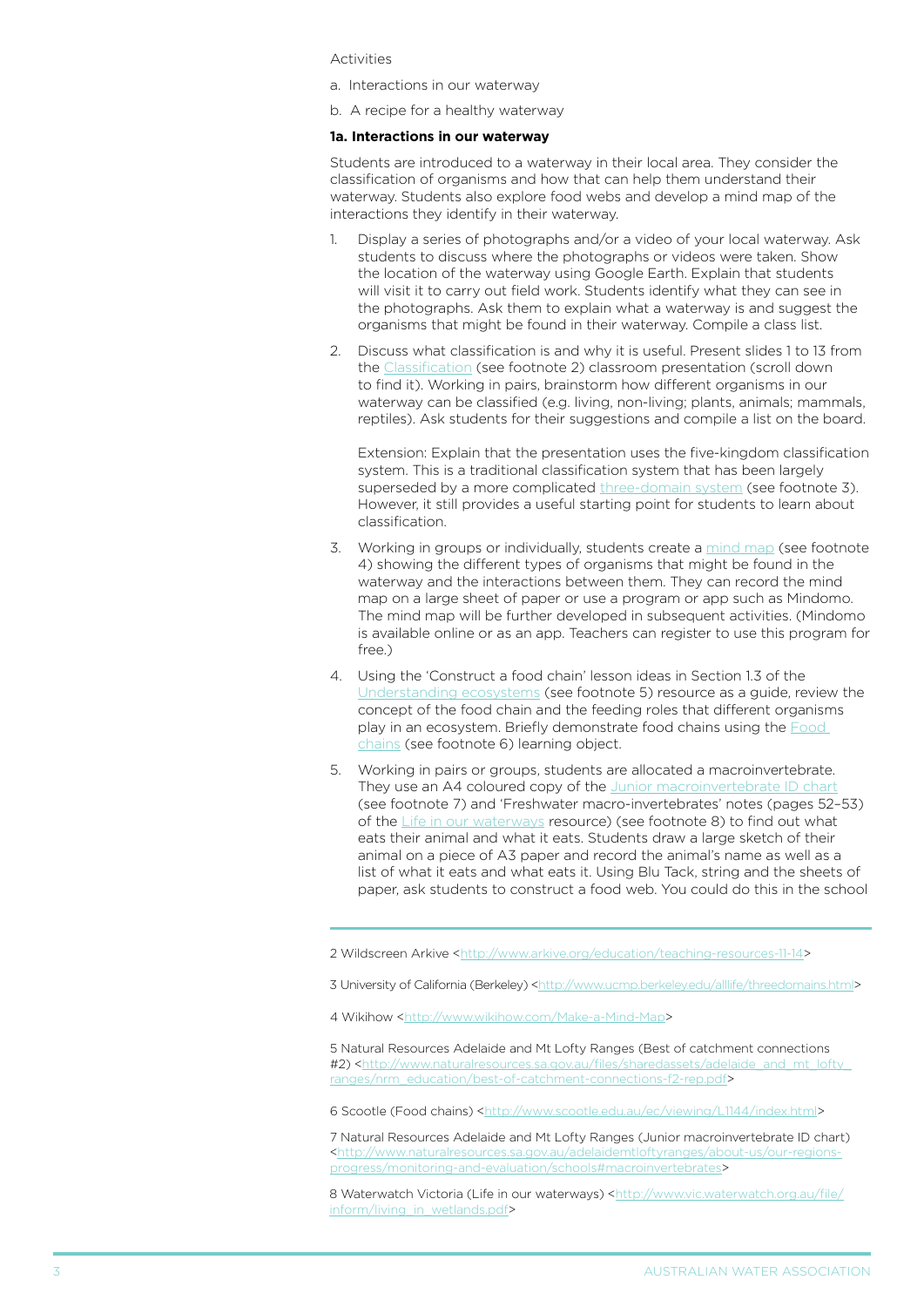ground or in the classroom. Students add sheets of paper (e.g. for the sun and plants) as required to complete the food web. Using the food web they create as a guide, students then copy one food chain into their notebooks.

6. As a class, create a food web on the board or digital device by combining the food chains devised in Step 5). Identify the producers, primary, secondary and tertiary consumers and decomposers.

Ask students:

- a) What would happen if certain parts of the food chain were removed? b) Which organisms would cope best with the loss of one food source?
- 7. Students suggest other organisms which might be in their local waterway and add them to their mind map.

#### **1b. A recipe for a healthy waterway**

Students explore how environmental conditions affect the health of a waterway and discover the indicators we use to assess the health of a waterway. They develop a classification system for macroinvertebrates to assist with their field work.

- 1. Watch the first two minutes of the video [Critters: Where they wriggle](http://www.teachertube.com/video/critters-where-they-wriggle-117005) [8:19] (see footnote 9) which gives students an introduction to the benefits of wetlands (a type of waterway). Working in pairs, students brainstorm some benefits of their local waterway and why it might be important.
- 2. Use the [Water quality](http://www.mdba.gov.au/education/teachers/lesson-plans) (see footnote 10) presentation in the Murray Darling Basin Authority lesson plans to find out the factors that indicate an unhealthy waterway and learn how to determine the health of the ecosystem. Students complete the first page of the student worksheet.
- 3. Explain why water quality tests are important and what they show about the health of a waterway. Demonstrate the correct method of collecting samples and performing the water quality tests as per the instructions in Freshwater [water quality monitoring teacher information pack](http://www.naturalresources.sa.gov.au/files/sharedassets/adelaide_and_mt_lofty_ranges/monitoring_and_evaluation/schools/amlr-me-schools-fresh-water-quality-teacher-resource-pack-gen.pdf) (see footnote 11). Students complete the 'Testing water quality worksheets' on pages 7 and 8.
- 4. Students watch the next segment [2:00–4:30 minutes] of the video [Critters:](http://www.teachertube.com/video/critters-where-they-wriggle-117005)  [Where they wriggle](http://www.teachertube.com/video/critters-where-they-wriggle-117005) which introduces the different macroinvertebrates found in waterways. Working in pairs, students create a classification chart for identifying macroinvertebrates in the field by cutting from the [Junior](http://www.naturalresources.sa.gov.au/adelaidemtloftyranges/about-us/our-regions-progress/monitoring-and-evaluation/schools#macroinvertebrates)  [macroinvertebrate ID chart](http://www.naturalresources.sa.gov.au/adelaidemtloftyranges/about-us/our-regions-progress/monitoring-and-evaluation/schools#macroinvertebrates) and pasting on to another sheet of paper.
- 5. Watch the final section [4:20–7:20 minutes] of the video [Critters: Where](http://www.teachertube.com/video/critters-where-they-wriggle-117005)  [they wriggle](http://www.teachertube.com/video/critters-where-they-wriggle-117005) to preview how students will safely conduct their field work in teaching idea 2.
- 6. Ask students to suggest other organisms in their local waterway that could be added to their mind map.

## **2. a health check for our waterway**

Students visit a local waterway and use what they have learnt about interactions in a waterway to assess its health.

Activities

- a. Exploring our waterway
- b. The health of our waterway

#### **2a. Exploring our waterway**

Students conduct the field tests introduced in previous lessons at two monitoring locations along the waterway.

9 Natural Resources Adelaide and Mt Lofty Ranges (Critters: Where they wriggle) <[http://](http://www.teachertube.com/video/critters-where-they-wriggle-117005) [www.teachertube.com/video/critters-where-they-wriggle-117005>](http://www.teachertube.com/video/critters-where-they-wriggle-117005)

10 Murray Darling Basin Authority (Lesson plans—Water quality) [<http://www.mdba.gov.](http://www.mdba.gov.au/education/teachers/lesson-plans) [au/education/teachers/lesson-plans>](http://www.mdba.gov.au/education/teachers/lesson-plans)

11 Natural Resources Adelaide and Mt Lofty Ranges (Freshwater water quality monitoring teacher information pack) [<http://www.naturalresources.sa.gov.au/files/sharedassets/](http://www.naturalresources.sa.gov.au/files/sharedassets/adelaide_and_mt_lofty_ranges/monitoring_and_evaluation/schools/amlr-me-schools-fresh-water-quality-teacher-resource-pack-gen.pdf) [adelaide\\_and\\_mt\\_lofty\\_ranges/monitoring\\_and\\_evaluation/schools/amlr-me-schools](http://www.naturalresources.sa.gov.au/files/sharedassets/adelaide_and_mt_lofty_ranges/monitoring_and_evaluation/schools/amlr-me-schools-fresh-water-quality-teacher-resource-pack-gen.pdf)[fresh-water-quality-teacher-resource-pack-gen.pdf>](http://www.naturalresources.sa.gov.au/files/sharedassets/adelaide_and_mt_lofty_ranges/monitoring_and_evaluation/schools/amlr-me-schools-fresh-water-quality-teacher-resource-pack-gen.pdf)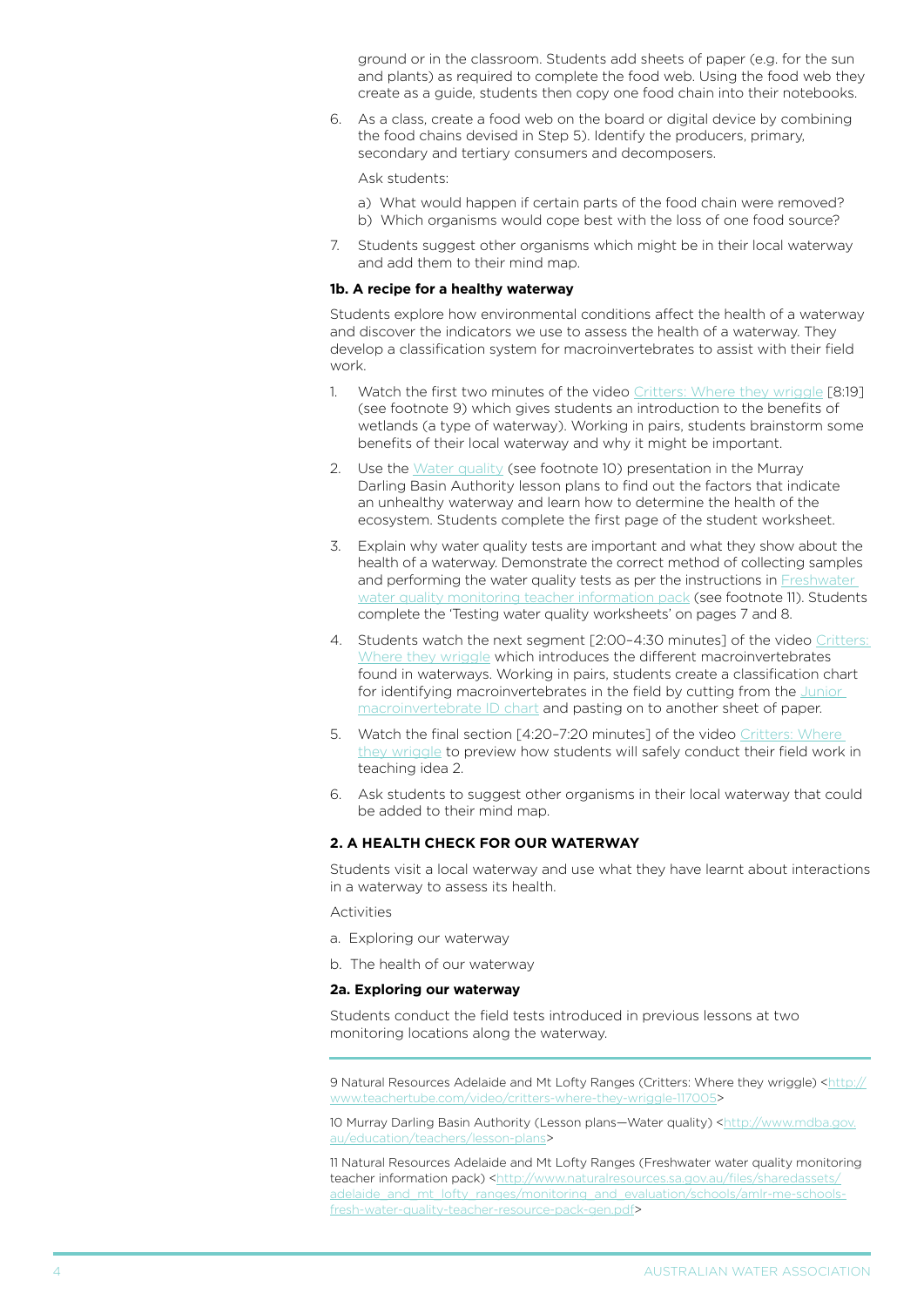Each group will need a clipboard, pen/pencils, the macroinvertebrate ID chart created in the previous lesson, [Aquatic macroinvertebrate record sheet](http://www.naturalresources.sa.gov.au/files/sharedassets/adelaide_and_mt_lofty_ranges/monitoring_and_evaluation/schools/amlr-me-schools-aquatic-macros-record-work.pdf) (see footnote 12), [Freshwater results data sheet](http://www.naturalresources.sa.gov.au/files/sharedassets/adelaide_and_mt_lofty_ranges/monitoring_and_evaluation/schools/amlr-me-schools-freshwater-datasheet-work.pdf) (Water quality monitoring – Freshwater) (see footnote 13), spare paper to record observations, equipment (such as a turbidity tube, pH test strips, salinity meter, nets, buckets, pipettes, petri dishes, a spoon, ice cube trays and shallow flat trays) for macroinvertebrate and water quality sampling, and a digital camera to document their field work.

a. Working in groups, students follow the instructions in the [Freshwater water](http://www.naturalresources.sa.gov.au/files/sharedassets/adelaide_and_mt_lofty_ranges/monitoring_and_evaluation/schools/amlr-me-schools-fresh-water-quality-teacher-resource-pack-gen.pdf)  [quality monitoring teacher information pack](http://www.naturalresources.sa.gov.au/files/sharedassets/adelaide_and_mt_lofty_ranges/monitoring_and_evaluation/schools/amlr-me-schools-fresh-water-quality-teacher-resource-pack-gen.pdf) to test water quality and complete the [Freshwater results data sheet](http://www.naturalresources.sa.gov.au/files/sharedassets/adelaide_and_mt_lofty_ranges/monitoring_and_evaluation/schools/amlr-me-schools-freshwater-datasheet-work.pdf) for both monitoring locations.

b. Students sample the macroinvertebrates at one of the monitoring locations as per the [Aquatic macroinvertebrates teacher information pack](http://www.naturalresources.sa.gov.au/files/sharedassets/adelaide_and_mt_lofty_ranges/monitoring_and_evaluation/schools/amlr-me-schools-aquatic-macros-teacher-pack-gen.pdf) (see footnote 14) and record their results in the [Macroinvertebrate results data sheet.](http://www.naturalresources.sa.gov.au/files/sharedassets/adelaide_and_mt_lofty_ranges/monitoring_and_evaluation/schools/amlr-me-schools-aquatic-macros-record-work.pdf) Students use the macroinvertebrate classification chart they created in Activity 1b to identify the macroinvertebrates they collect.

c. Students draw a simple 'mud map' of the waterway and mark the location of their monitoring sites. They can include things they observe in it and take photos to illustrate their observations.

d. Students assess the health of the waterway using the [Waterways health](http://nrmonline.nrm.gov.au/catalog/mql:2879)  [check](http://nrmonline.nrm.gov.au/catalog/mql:2879) (see footnote 15).

### **2b. The health of our waterway**

Back at school, students collate and analyse their findings from the field visit to assess the health of the waterway. They compare the results of the two monitoring sites and draw conclusions about the relative health of the waterway at both sites.

a. Working in their field work groups, students create a presentation to show the key features of the waterway, their conclusions about the health of the waterway (at both monitoring sites) and the reasons they came to those conclusions. They can present their findings to the class using visual aids such as props, photographs, a short video or a PowerPoint presentation.

b. Ask the students to compare their group results with those of other groups. If there are differences, discuss some possible explanations (e.g. equipment error, human error, water was stirred up by the number of people at the sites). Explore what they would need to do to gain reliable data on the health of a particular waterway over time (i.e. repeat the tests, choose more monitoring locations and perform tests at different times of the year). What factors could affect their results (e.g. rainfall, drought, pollution, seasons, etc.)?

## **3. impacts on our waterway**

Students explore water as a critical resource, discover how much is in the environment in forms we can use and find out whether it is a renewable or non-renewable resource. They examine the different aspects which impact on the health of waterway ecosystems. Students draw ideas from the first two activities to show how understanding our waterways can help us to care for them (ACSSU094; ACSSU112; ACSSU116; ASCHE120; ASCHE121).

12 Natural Resources Adelaide and Mt Lofty Ranges (Aquatic macroinvertebrate record sheet) [<http://www.naturalresources.sa.gov.au/files/sharedassets/adelaide\\_and\\_mt\\_lofty\\_](http://www.naturalresources.sa.gov.au/files/sharedassets/adelaide_and_mt_lofty_ranges/monitoring_and_evaluation/schools/amlr-me-schools-aquatic-macros-record-work.pdf) [ranges/monitoring\\_and\\_evaluation/schools/amlr-me-schools-aquatic-macros-record](http://www.naturalresources.sa.gov.au/files/sharedassets/adelaide_and_mt_lofty_ranges/monitoring_and_evaluation/schools/amlr-me-schools-aquatic-macros-record-work.pdf)[work.pdf>](http://www.naturalresources.sa.gov.au/files/sharedassets/adelaide_and_mt_lofty_ranges/monitoring_and_evaluation/schools/amlr-me-schools-aquatic-macros-record-work.pdf)

13 Natural Resources Adelaide and Mt Lofty Ranges (Water Quality Monitoring – Freshwater) [<http://www.naturalresources.sa.gov.au/files/sharedassets/adelaide\\_and\\_mt\\_](http://www.naturalresources.sa.gov.au/files/sharedassets/adelaide_and_mt_lofty_ranges/monitoring_and_evaluation/schools/amlr-me-schools-freshwater-datasheet-work.pdf) [lofty\\_ranges/monitoring\\_and\\_evaluation/schools/amlr-me-schools-freshwater-datasheet](http://www.naturalresources.sa.gov.au/files/sharedassets/adelaide_and_mt_lofty_ranges/monitoring_and_evaluation/schools/amlr-me-schools-freshwater-datasheet-work.pdf)[work.pdf>](http://www.naturalresources.sa.gov.au/files/sharedassets/adelaide_and_mt_lofty_ranges/monitoring_and_evaluation/schools/amlr-me-schools-freshwater-datasheet-work.pdf)

14 Natural Resources Adelaide and Mt Lofty Ranges (Aquatic macroinvertebrates teacher information pack) <[http://www.naturalresources.sa.gov.au/files/sharedassets/](http://www.naturalresources.sa.gov.au/files/sharedassets/adelaide_and_mt_lofty_ranges/monitoring_and_evaluation/schools/amlr-me-schools-aquatic-macros-teacher-pack-gen.pdf) [adelaide\\_and\\_mt\\_lofty\\_ranges/monitoring\\_and\\_evaluation/schools/amlr-me-schools](http://www.naturalresources.sa.gov.au/files/sharedassets/adelaide_and_mt_lofty_ranges/monitoring_and_evaluation/schools/amlr-me-schools-aquatic-macros-teacher-pack-gen.pdf)[aquatic-macros-teacher-pack-gen.pdf](http://www.naturalresources.sa.gov.au/files/sharedassets/adelaide_and_mt_lofty_ranges/monitoring_and_evaluation/schools/amlr-me-schools-aquatic-macros-teacher-pack-gen.pdf)>

15 Waterwatch Australia (A waterway health check) <[http://nrmonline.nrm.gov.au/catalog/](http://nrmonline.nrm.gov.au/catalog/mql:2879) [mql:2879](http://nrmonline.nrm.gov.au/catalog/mql:2879)>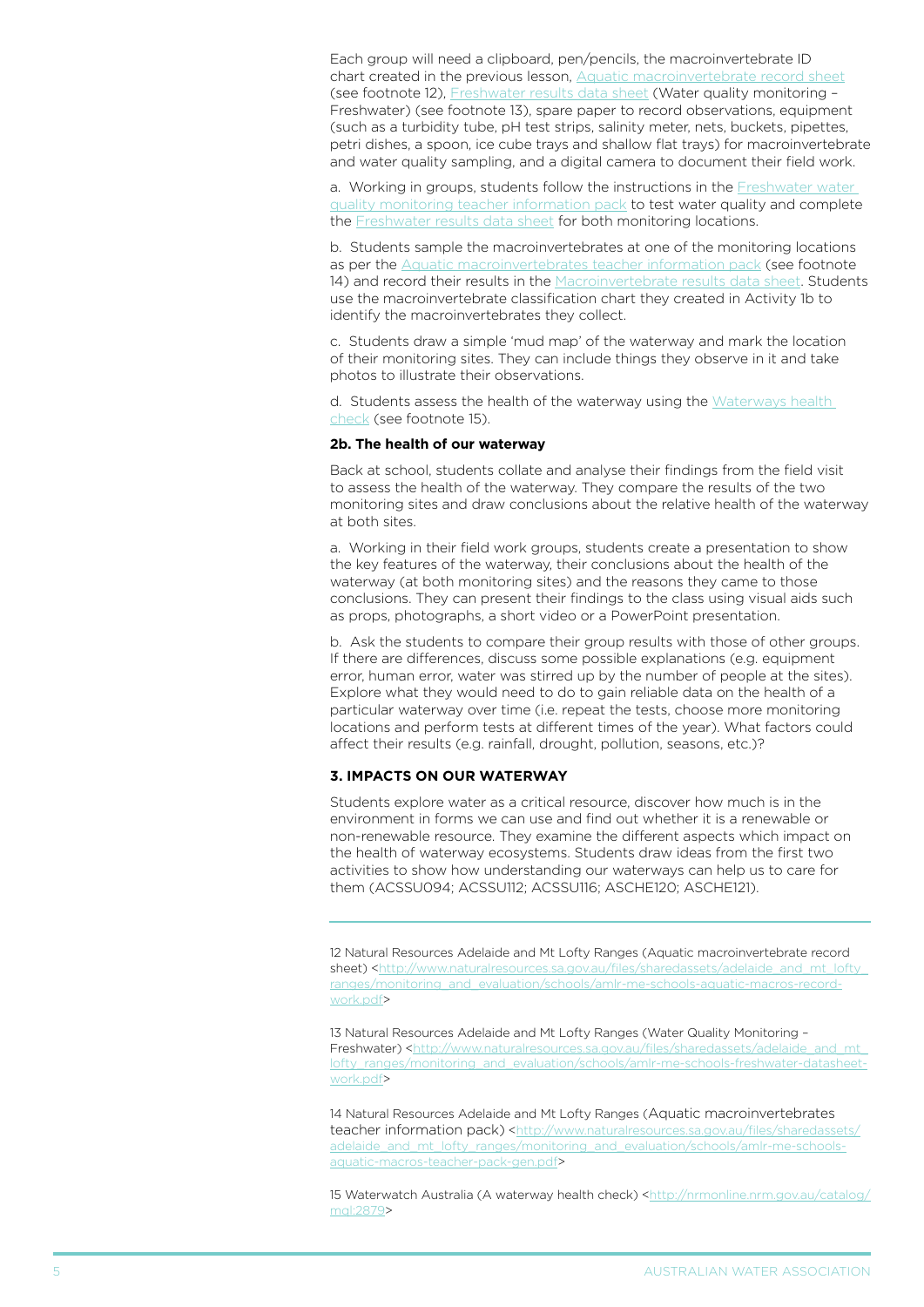**Activities** 

- a. Water: the resource
- b. Impacts on waterways
- c. Water resource management

#### **3a. Water: the resource**

Students watch a demonstration and learn about the different sources of useable water and their relative abundance. They also discuss whether water is a renewable or non-renewable resource.

a. Using the 'Where in the world is water' activity (pages 43–46 of [Water – learn](http://www.yvw.com.au/yvw/groups/public/documents/document/waterliliresourcevol1.pdf) [it. live it](http://www.yvw.com.au/yvw/groups/public/documents/document/waterliliresourcevol1.pdf) (see footnote 16) Volume 1: Water in the Natural Environment), explain the different water sources and the fact that we have a limited amount of freshwater available to use.

b. Discuss the idea that geologists believe that all liquid water we have on the Earth now has been here for about 4.4 billion years. Ask students to suggest whether water is a renewable or non-renewable resource. Compare their ideas with the following [definition](http://v7-5.australiancurriculum.edu.au/seniorsecondary/science/earth-and-environmental-science/curriculum/seniorsecondary#page=3) (see footnote 17) of renewable resources which states that:

*Renewable resources are those that are typically replenished at time scales of years to decades and include harvestable resources (for example, water, biota and some energy resources) and services (for example, ecosystem services)'.*

Ask students to discuss why we consider water to be a precious resource.

#### **3b. Impacts on water ways**

Students explore the natural water cycle, human impacts on the water cycle and, in particular, impacts on their local waterway.

a. Watch [The Water Cycle](https://www.youtube.com/watch?v=al-do-HGuIk) video [6:46] (see footnote 18). This video was published by the National Science Foundation. Discuss the names of water movements and storages. Ask students how the natural water cycle has been changed by humans. Students draw a water cycle diagram of their local waterway.

b. Conduct the 'Danny the Drip' activity found in the [Danny the Drip](http://www.naturalresources.sa.gov.au/adelaidemtloftyranges/about-us/our-regions-progress/monitoring-and-evaluation/schools) (see footnote 19) story pack and the Danny the Drip teacher's notes. The resources can be found under the 'Freshwater quality' heading. Students answer the questions in 'Step 2: Follow up discussion' and participate in 'Step 3: Clean up'.

c. Ask students to identify any other natural or human impacts on waterways.

d. Watch the [Aboriginal burning of Kakadu wetlands](https://www.youtube.com/watch?v=AXG_2JSW0FA) video [7:36] (see footnote 20) and discuss the impact of fire on wetlands.

### **3c. Water resource management**

Students research a water issue and report their findings to the class.

a. Working in pairs or groups, students research the water issues listed below (a different one for each group). They define the issue, find out the human and

16 Water. Learn it. Live it. (Volume 1: Water in the natural environment) [<http://www.yvw.](http://www.yvw.com.au/yvw/groups/public/documents/document/waterliliresourcevol1.pdf) [com.au/yvw/groups/public/documents/document/waterliliresourcevol1.pdf>](http://www.yvw.com.au/yvw/groups/public/documents/document/waterliliresourcevol1.pdf)

17 Australian Curriculum, Assessment and Reporting Authority Senior Secondary Curriculum v7.5 F-10 Curriculum (Earth and Environmental Science). [<http://v7-5.](http://v7-5.australiancurriculum.edu.au/seniorsecondary/science/earth-and-environmental-science/curriculum/seniorsecondary#page=3) [australiancurriculum.edu.au/seniorsecondary/science/earth-and-environmental-science/](http://v7-5.australiancurriculum.edu.au/seniorsecondary/science/earth-and-environmental-science/curriculum/seniorsecondary#page=3) [curriculum/seniorsecondary#page=3>](http://v7-5.australiancurriculum.edu.au/seniorsecondary/science/earth-and-environmental-science/curriculum/seniorsecondary#page=3) Accessed 6 August 2016

18 National Science Foundation (The Water Cycle) <[https://www.youtube.com/](https://www.youtube.com/watch?v=al-do-HGuIk) [watch?v=al-do-HGuIk>](https://www.youtube.com/watch?v=al-do-HGuIk)

19 Natural Resources Adelaide and Mt Lofty Ranges (Danny the Drip) [<http://www.](http://www.naturalresources.sa.gov.au/adelaidemtloftyranges/about-us/our-regions-progress/monitoring-and-evaluation/schools) [naturalresources.sa.gov.au/adelaidemtloftyranges/about-us/our-regions-progress/](http://www.naturalresources.sa.gov.au/adelaidemtloftyranges/about-us/our-regions-progress/monitoring-and-evaluation/schools) [monitoring-and-evaluation/schools](http://www.naturalresources.sa.gov.au/adelaidemtloftyranges/about-us/our-regions-progress/monitoring-and-evaluation/schools)>

20 CSIRO (Aboriginal wetland burning in Kakadu) [<https://www.youtube.com/](https://www.youtube.com/watch?v=AXG_2JSW0FA) [watch?v=AXG\\_2JSW0FA>](https://www.youtube.com/watch?v=AXG_2JSW0FA)